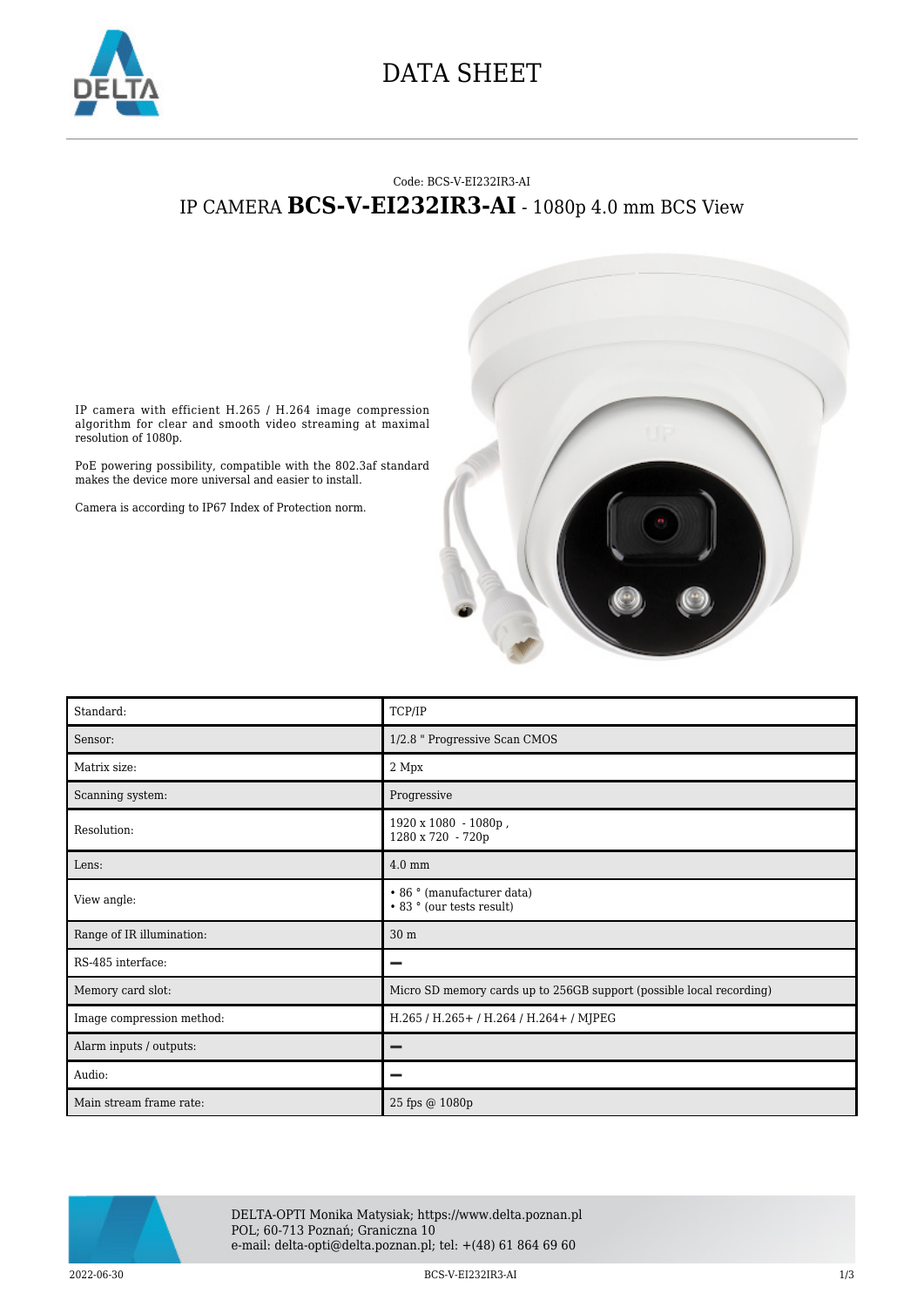

## DATA SHEET

| Network interface:             | 10/100 Base-T (RJ-45)                                                                                                                                                                                                                                                                                                                                                                                                                                                                                                                                                                                                           |
|--------------------------------|---------------------------------------------------------------------------------------------------------------------------------------------------------------------------------------------------------------------------------------------------------------------------------------------------------------------------------------------------------------------------------------------------------------------------------------------------------------------------------------------------------------------------------------------------------------------------------------------------------------------------------|
| Network protocols:             | TCP/IP, ICMP, HTTP, HTTPS, FTP, DHCP, DNS, DDNS, RTP, RTSP, NTP, UPnP,<br>SMTP, RTCP, IGMP, IEEE 802.1x, QoS, IPv6, UDP, Bonjour, SSL / TLS                                                                                                                                                                                                                                                                                                                                                                                                                                                                                     |
| <b>WEB</b> Server:             | Built-in                                                                                                                                                                                                                                                                                                                                                                                                                                                                                                                                                                                                                        |
| Max. number of on-line users:  | 6                                                                                                                                                                                                                                                                                                                                                                                                                                                                                                                                                                                                                               |
| ONVIF:                         | 18.12                                                                                                                                                                                                                                                                                                                                                                                                                                                                                                                                                                                                                           |
| Main features:                 | • WDR - 120 dB - Wide Dynamic Range<br>• 3D-DNR - Digital Noise Reduction<br>• ROI - improve the quality of selected parts of image<br>• ICR - Movable InfraRed filter<br>• BLC/HLC - Back Light / High Light Compensation<br>• Possibility to change the resolution, quality and bit rate<br>• Configurable Privacy Zones<br>• Motion Detection<br>• Mirror - Mirror image<br>• Filtering of false alarms based on the recognition of persons and vehicles<br>• Intelligent Image Analysis : crossing the line (tripwire), intrusion, detection of entry<br>into the area / exit from the area, scene changing, face detection |
| Mobile phones support:         | Port no.: 8000 or access by a cloud (P2P)<br>• Android: Free application BCS View<br>• iOS (iPhone): Free application BCS View                                                                                                                                                                                                                                                                                                                                                                                                                                                                                                  |
| Default IP address:            | 192.168.1.64                                                                                                                                                                                                                                                                                                                                                                                                                                                                                                                                                                                                                    |
| Default admin user / password: | $admin / -$<br>The administrator password should be set at the first start                                                                                                                                                                                                                                                                                                                                                                                                                                                                                                                                                      |
| Web browser access ports:      | 80                                                                                                                                                                                                                                                                                                                                                                                                                                                                                                                                                                                                                              |
| PC client access ports:        | Port no.: 8000 or access by a cloud (P2P)                                                                                                                                                                                                                                                                                                                                                                                                                                                                                                                                                                                       |
|                                |                                                                                                                                                                                                                                                                                                                                                                                                                                                                                                                                                                                                                                 |
| Mobile client access ports:    | 8000                                                                                                                                                                                                                                                                                                                                                                                                                                                                                                                                                                                                                            |
| Port ONVIF:                    | 80                                                                                                                                                                                                                                                                                                                                                                                                                                                                                                                                                                                                                              |
| <b>RTSP URL:</b>               | • Main stream: rtsp://user.password@192.168.1.64:554/Streaming/Channels/101/ -<br>with authorization<br>· Sub stream: rtsp://user:password@192.168.1.64:554/Streaming/Channels/102/ -<br>with authorization                                                                                                                                                                                                                                                                                                                                                                                                                     |
| Power supply:                  | $\cdot$ PoE (802.3af),<br>• 12 V DC / 400 mA                                                                                                                                                                                                                                                                                                                                                                                                                                                                                                                                                                                    |
| Power consumption:             | $\leq$ 5.8 W @ PoE (802.3af)<br>$\leq$ 4.8 W @ 12 V DC                                                                                                                                                                                                                                                                                                                                                                                                                                                                                                                                                                          |
| Housing:                       | Dome, Metal                                                                                                                                                                                                                                                                                                                                                                                                                                                                                                                                                                                                                     |
| Color:                         | White                                                                                                                                                                                                                                                                                                                                                                                                                                                                                                                                                                                                                           |
| "Index of Protection":         | IP67                                                                                                                                                                                                                                                                                                                                                                                                                                                                                                                                                                                                                            |
| Vandal-proof:                  | $\qquad \qquad -$                                                                                                                                                                                                                                                                                                                                                                                                                                                                                                                                                                                                               |
| Operation temp:                | $-30 °C  60 °C$                                                                                                                                                                                                                                                                                                                                                                                                                                                                                                                                                                                                                 |
| Weight:                        | $0.80$ kg                                                                                                                                                                                                                                                                                                                                                                                                                                                                                                                                                                                                                       |